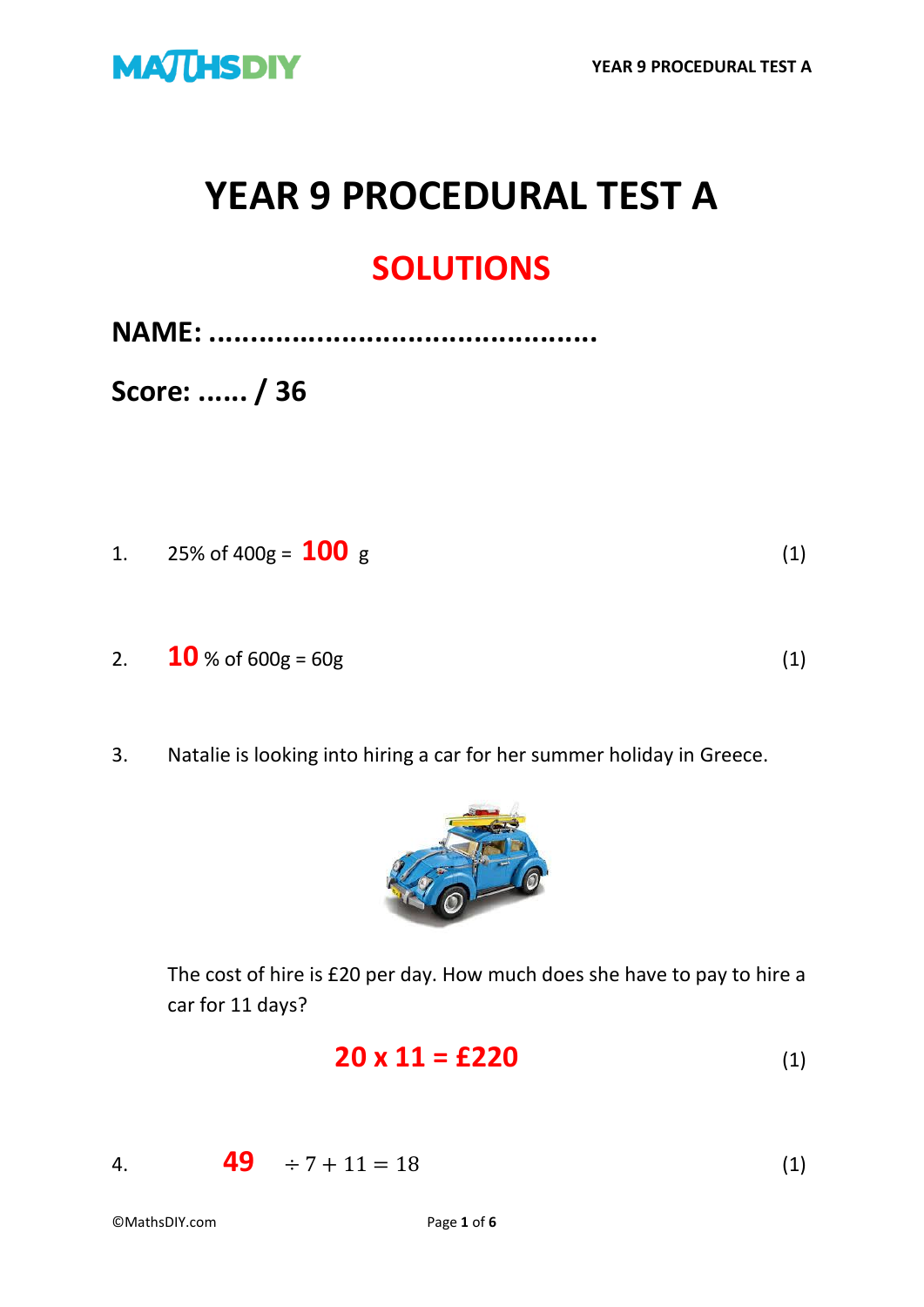

5. Beans are sold in 'snap pots' packs of four.



John needs to buy 17 'snap pots'. How many packs should he buy?

$$
5 \tag{1}
$$

6. 
$$
1000 - 27.7 + 35.2 =
$$
 **1007.5** (1)

7. Insert one pair of brackets to make this calculation correct.

$$
80 \times (4+6) \div 2 = 400 \tag{1}
$$

8. 
$$
20\% \text{ of } 80 = 40\% \text{ of } 40
$$
 (1)

#### 9. **Conversion graph to change kilometres to miles**



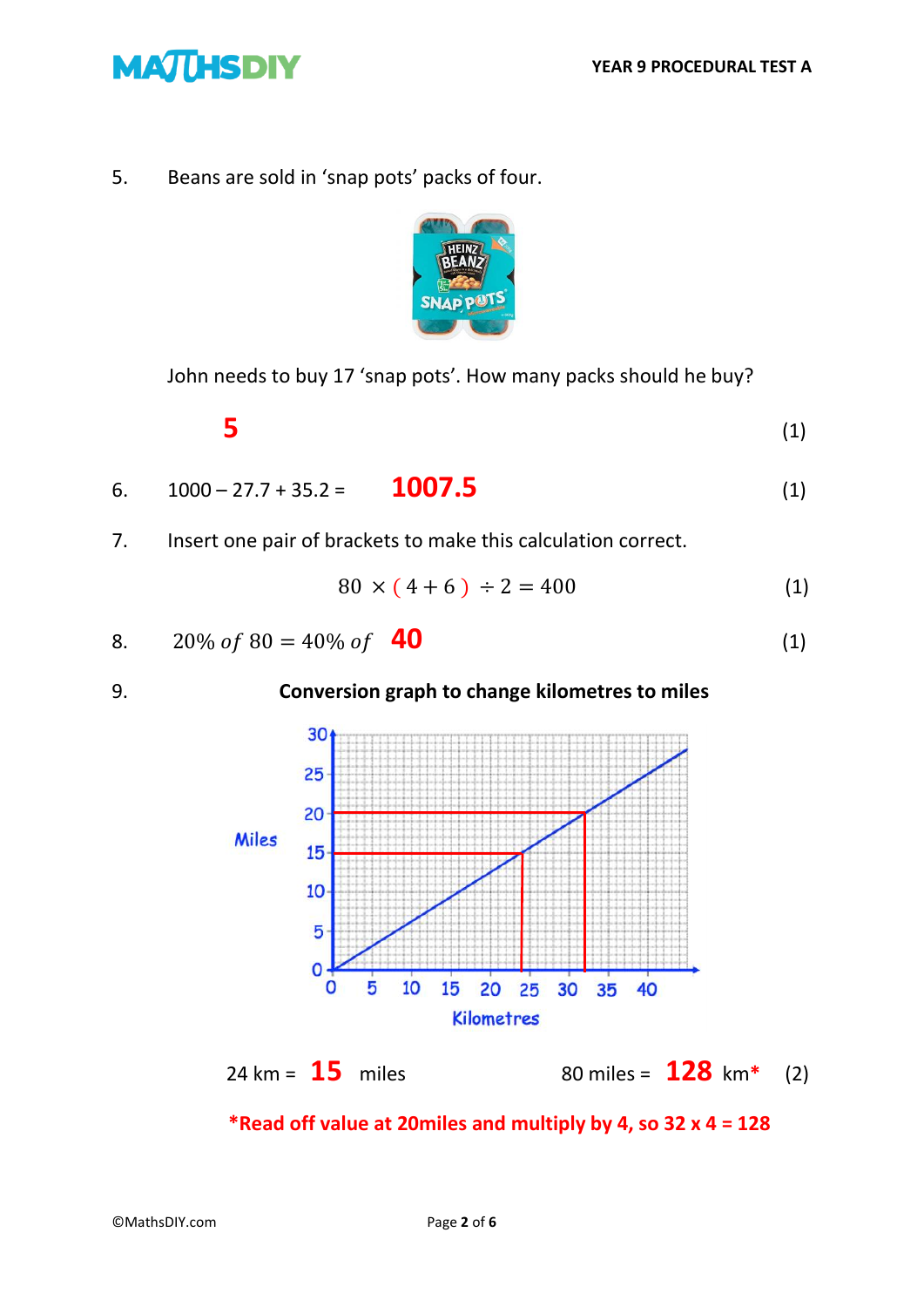

10. Gethin needs to buy a new school uniform for his son.



He decides to buy a blazer costing £34.99, a tie costing £3.99, trousers costing £13.99 and a shirt costing £11.95.

Estimate, to the nearest £, his change if he pays with two £50 notes.

$$
£35 + £4 + £14 + £12 = £65
$$
  
£100 - £65 = £35 (1)

11. 1:7 = 3: **21** (1)

12. 
$$
\frac{1}{3} \times \frac{1}{3} = \frac{1}{9}
$$
 (1)

13. 
$$
\left(\frac{2}{5}\right)^2 = \frac{2}{5} \times \frac{2}{5} = \frac{4}{25}
$$
 (1)

14. Work out the **area** of a circle whose radius is 10 cm. Use  $\pi = 3.14$ .

#### $A = \pi r^2 = 3.14 \times 10 \times 10 = 314 \text{ cm}^2$

 ................................................................................................. cm<sup>2</sup> (2)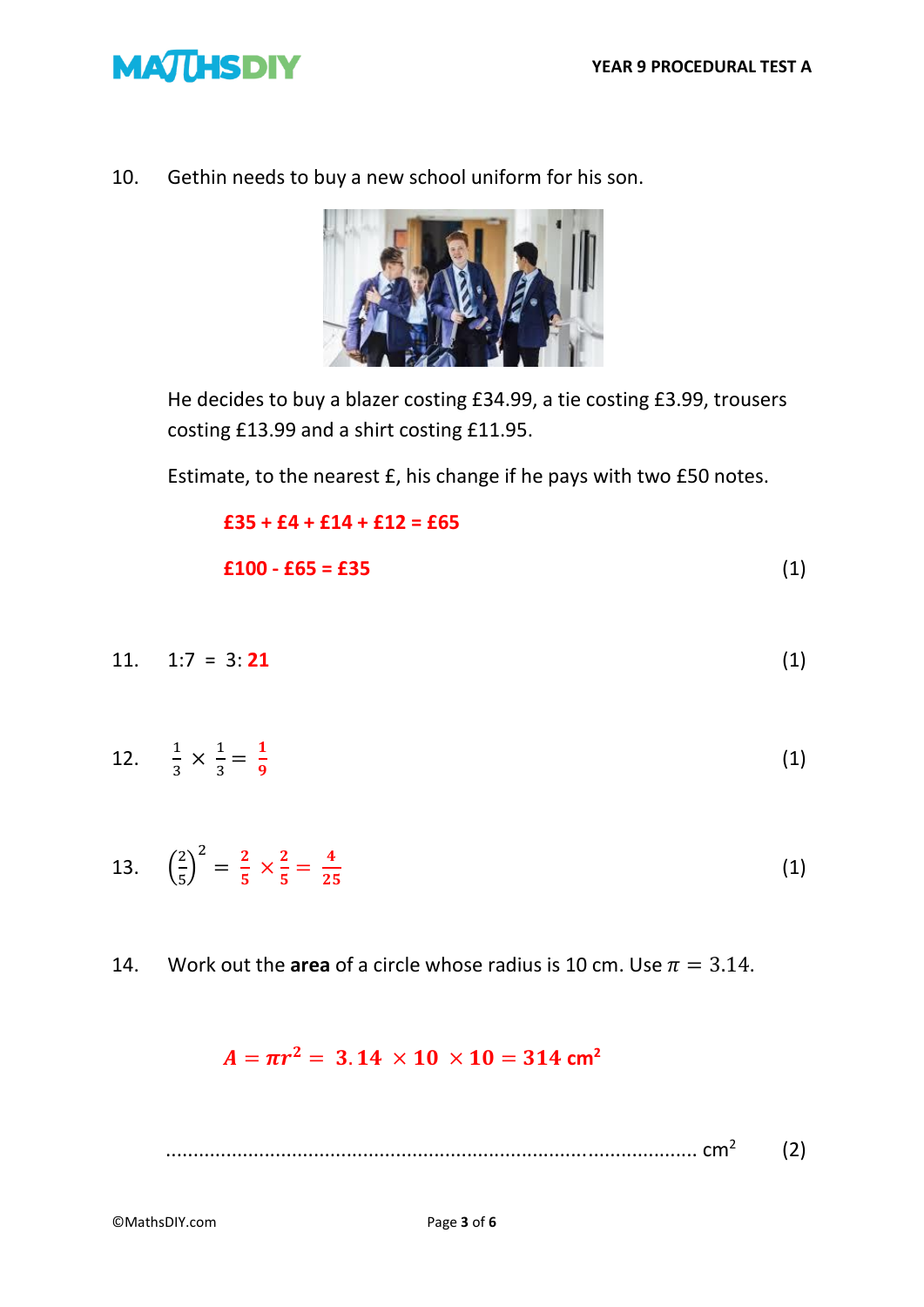### **MATHSDIY**

15. If the distance between two places is 35 cm on a map, and the scale is, **5cm = 1 km**, how far apart are they actually? **35/5 = 7** km (1)

A group say that they walk at average speed of 6 km per hour. From the map they calculate the distance they will need to walk as 15 km. At this speed how long will it take? **6km = 1hour**

> **12km = 2 hours 15km = 2 ½ hours** (1)

16.  $0.4 \times 0.2 = 0.08$  (1)

$$
8 \div 0.04 = 200 \tag{1}
$$

17. Decrease £45 by 10%

**10% = 45/10 = £4.50 £45 - £4.50 = £40. 50** (1)

18.  $3^2 \times 3^4 = 3^6$ (1)

$$
2^{11} \div 2^4 = 2^7 \tag{1}
$$

- 19. Circle the value that is equivalent to 6%
	- 6.0 0.6 6.00 **0.06** 0.006 (1)
- 20. Write the fraction that is exactly halfway between  $\frac{1}{3}$  and  $\frac{1}{2}$ .

$$
\frac{1}{3} = \frac{4}{12} \quad \frac{1}{2} = \frac{6}{12} \quad \text{therefore halfway} \qquad = \frac{5}{12} \tag{2}
$$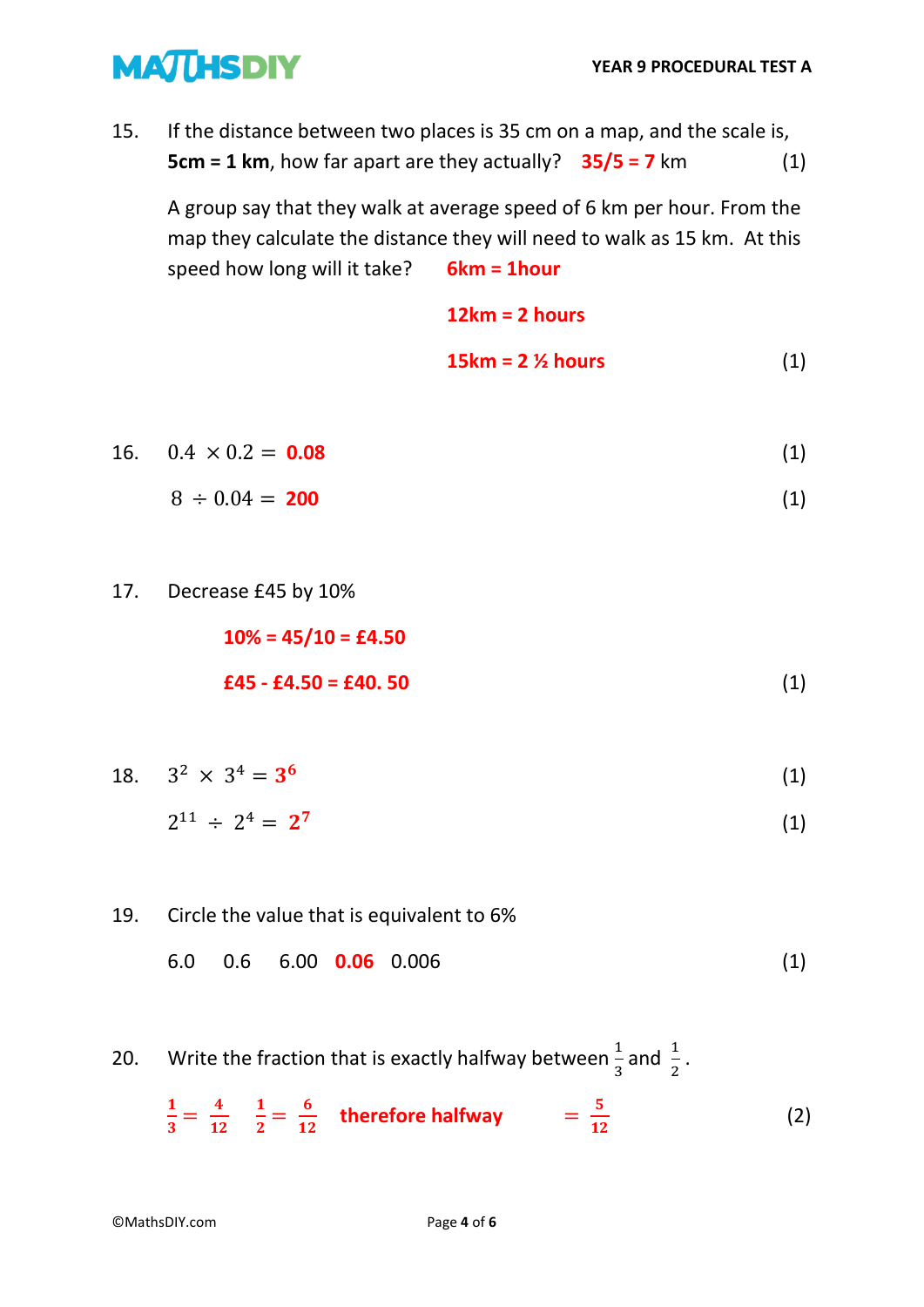## **MATHSDIY**

21. A year 9 class were asked how many certificates they had received since joining their school. The 15 students who had received the most are shown in this table.

| Number of students | Number of certificates |
|--------------------|------------------------|
|                    | 21                     |
|                    | 19                     |
|                    | 14                     |
|                    | 15                     |
|                    |                        |

What fraction of these students had received more than 15 certificates?

$$
\frac{3}{15} \text{ or } \frac{1}{5} \tag{1}
$$

Altogether, how many certificates had these students received?

$$
(1 \times 21) + (2 \times 19) + (2 \times 14) + (4 \times 15) + (6 \times 12)
$$
  
= 21 + 38 + 28 + 60 + 72  
= 219 (2)

22. Tick the scatter graph that shows **positive** correlation.



23.



**Change -15<sup>o</sup>C to <sup>o</sup>F (-15 x 9/5) = - 27 -27 + 32 = 5<sup>o</sup>**  $(2)$